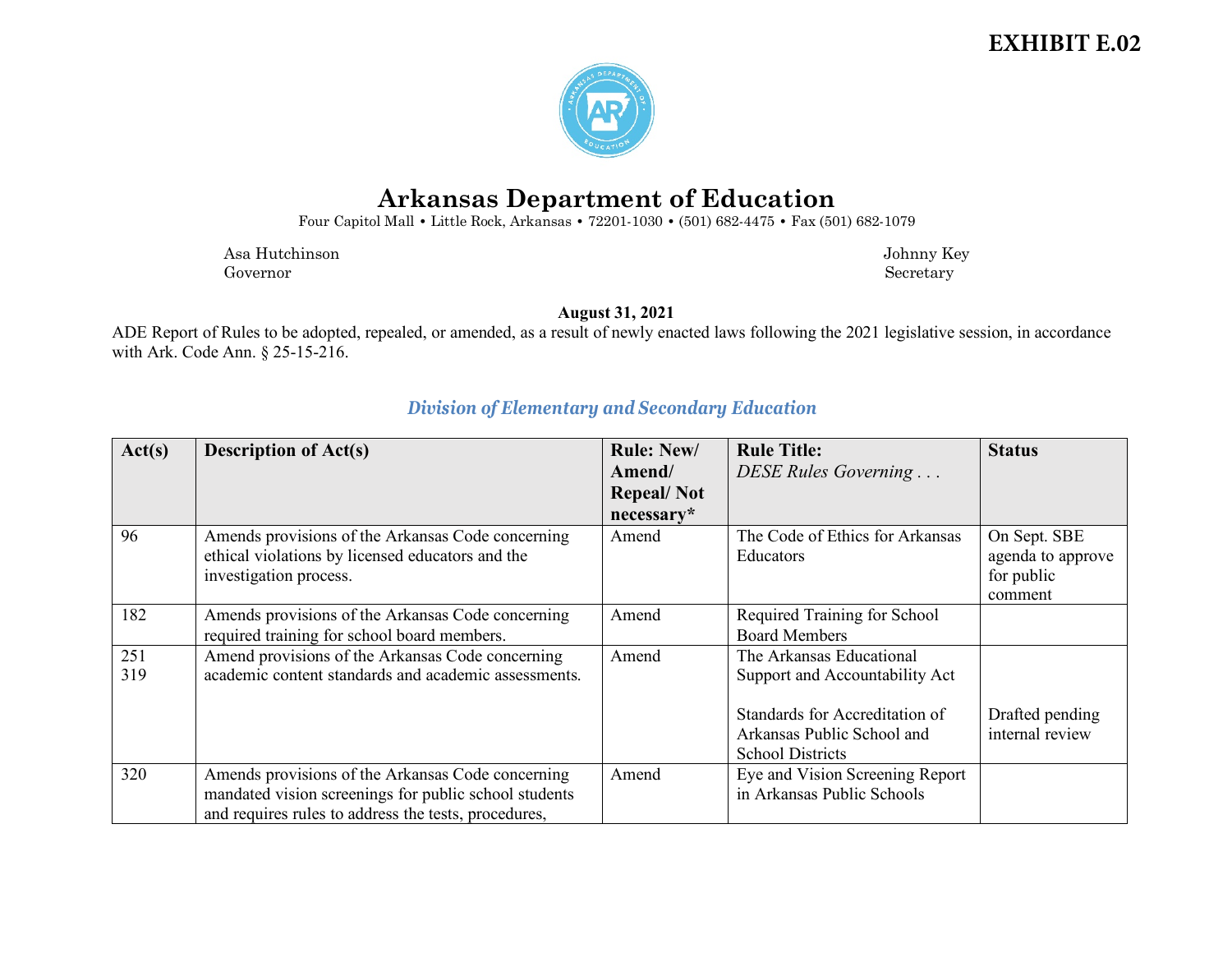|                   | equipment, and instruments that shall be used to perform<br>eye and vision screenings.                                                                                                                                                                                                                                                                                                            |            |                                                                              |                                                                               |
|-------------------|---------------------------------------------------------------------------------------------------------------------------------------------------------------------------------------------------------------------------------------------------------------------------------------------------------------------------------------------------------------------------------------------------|------------|------------------------------------------------------------------------------|-------------------------------------------------------------------------------|
| 322               | Amends provisions of the Arkansas Code concerning<br>enhanced student achievement funding (formerly NSL<br>funding) and requires rules that shall include the process<br>for submitting an enhanced student achievement plan;<br>the process for monitoring the expenditure of ESA<br>funds; and the specific requirements, qualifications, and<br>criteria for allowable supports and resources. | Amend      | <b>Student Special Needs Funding</b>                                         | Drafted pending<br>internal review                                            |
| 490               | Amends provisions of the Arkansas Code concerning<br>school choice, including deadlines and notification<br>procedures.                                                                                                                                                                                                                                                                           | Amend      | School Choice                                                                |                                                                               |
| 513<br>657<br>746 | Amend provisions of the Arkansas Code concerning<br>teaching licenses and add provisions for noncitizens,<br>university professors and assistant professors.                                                                                                                                                                                                                                      | Amend      | <b>Educator Licensure</b>                                                    | On Sept. SBE<br>agenda to approve<br>for public<br>comment                    |
| 544<br>644        | Amend provisions of the Arkansas Code concerning<br>visual art and music instruction.                                                                                                                                                                                                                                                                                                             | Amend      | Visual Art and Music Instruction                                             |                                                                               |
| 545<br>647        | Amend provisions of the Arkansas Code concerning<br>technical and vocational education including the general<br>control and supervision of all programs of vocational,<br>technical, and occupational education in secondary<br>institutions.                                                                                                                                                     | Amend      | <b>DCTE Policies and Procedures</b><br>for Career and Technical<br>Education | Reviewed by ALC<br>Rules<br>Subcommittee<br>8/24/2021 and<br>ALC on 8/27/2021 |
| 551<br>622        | Amend provisions of the Arkansas Code concerning<br>school resource officers and require that a school district<br>board of directors and the local law enforcement agency<br>with jurisdiction adopt a memorandum of understanding<br>governing school resource officers and that school<br>resource officers and certain public school employees<br>complete specialized training.              | <b>New</b> | <b>School Safety</b>                                                         |                                                                               |
| 620<br>648        | Establishes the Arkansas Center for School Safety of the<br>Criminal Justice Institute Advisory Board and requires<br>the Division to promulgate rules specifying how school<br>district compliance with school safety requirements<br>shall be verified.                                                                                                                                         |            |                                                                              |                                                                               |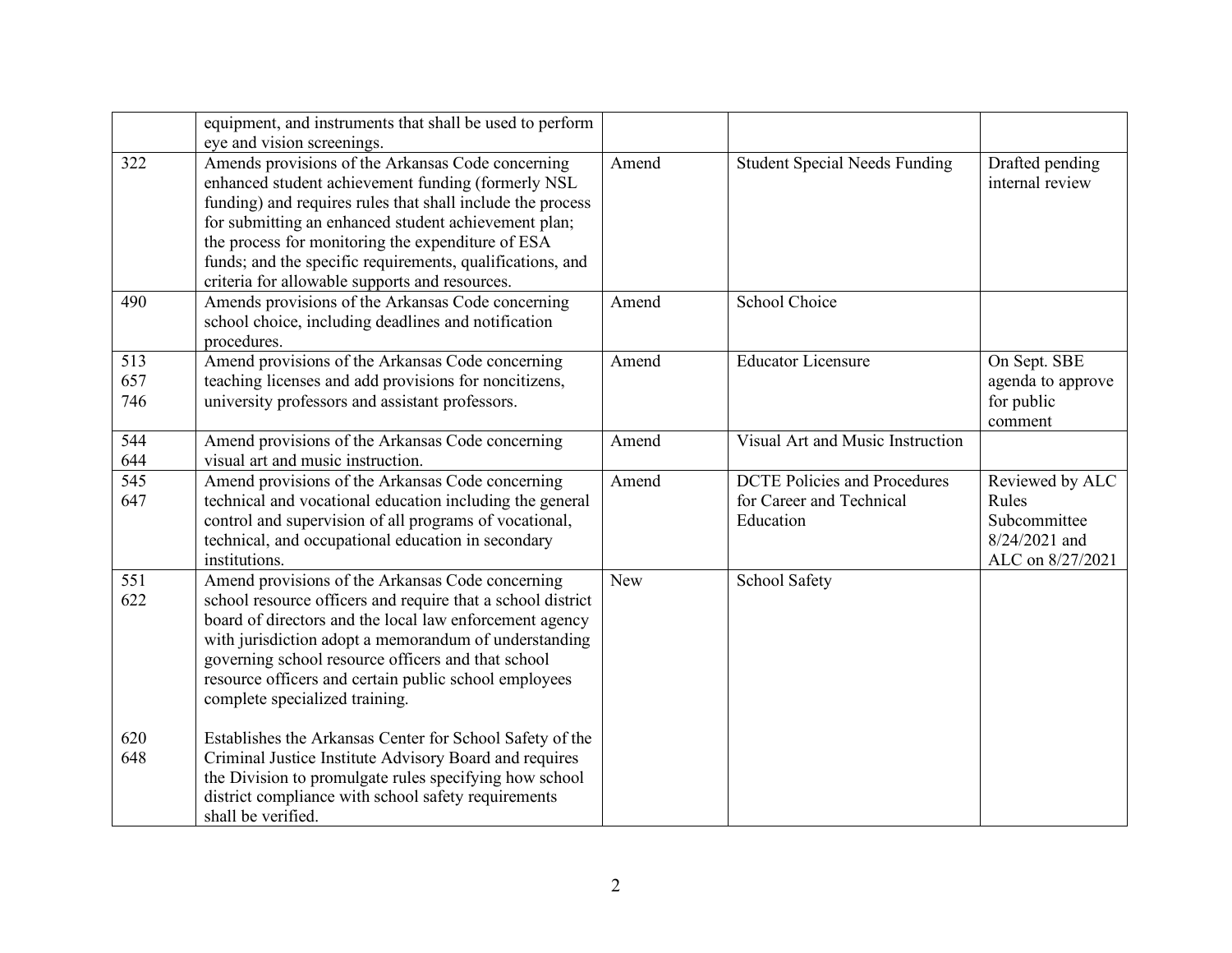| 606        | Amends provisions of the Arkansas Code concerning<br>reading programs and curriculum and requires the ADE<br>to hire an Education Ombudsman.                                                                                   | Amend      | How to Meet the Needs of<br>Children with Dyslexia<br><b>OR</b><br>The Right to Read Act       |                                                            |
|------------|--------------------------------------------------------------------------------------------------------------------------------------------------------------------------------------------------------------------------------|------------|------------------------------------------------------------------------------------------------|------------------------------------------------------------|
| 630        | Requires all fingerprints to be in electronic format.                                                                                                                                                                          | Amend      | <b>Background Checks</b>                                                                       |                                                            |
| 646        | Requires school districts to develop a three-year teacher<br>and administrator recruitment and retention plan<br>focusing on minority races and ethnicities to increase<br>diversity in the district and include annual goals. | <b>New</b> | Teacher and Administrator<br><b>Recruitment and Retention Plans</b>                            |                                                            |
| 650        | Provides rulemaking authority to DESE.                                                                                                                                                                                         | New        | The School Counseling<br><b>Improvement Act</b>                                                |                                                            |
| 662        | Amends provisions of the Arkansas Code concerning<br>when a district proposes to close a school received<br>through voluntary annexation.                                                                                      | Amend      | Consolidation and Annexation of<br><b>Public School Districts</b>                              | On Sept. SBE<br>agenda to approve<br>for public<br>comment |
| 678<br>688 | Amend provisions of the Arkansas Code concerning<br>notification procedures for review of Act 1240 waivers<br>and what provisions may not be waived.                                                                           | Amend      | Act 1240 Waivers                                                                               |                                                            |
| 679<br>680 | Created the Teacher Salary Equalization Fund to<br>provide additional funding dedicated to increasing<br>teacher salaries.                                                                                                     | Amend      | The Educator Compensation<br>Reform Program and the Teacher<br><b>Salary Equalization Fund</b> |                                                            |
| 689<br>741 | Amend provisions of the Arkansas Code concerning the<br>Succeed Scholarship Program including application,<br>award, and eligibility.                                                                                          | Amend      | The Succeed Scholarship<br>Program                                                             |                                                            |
| 774        | Amends provisions of the Arkansas Code concerning<br>public charter schools and waivers available to public<br>school districts.                                                                                               | Amend      | <b>Charter Schools</b>                                                                         |                                                            |
| 820        | Creates the Arkansas Student Protection Act, which<br>prohibits public school districts from entering into a<br>transaction with an entity that performs, induces, or<br>provides abortions.                                   | New        | The Arkansas Student Protection<br>Act                                                         |                                                            |
| 909        | Enables districts to receive both declining enrollment<br>and student growth funding.                                                                                                                                          | Amend      | Declining Enrollment and Student<br>Growth Funding                                             | Drafted pending<br>internal review                         |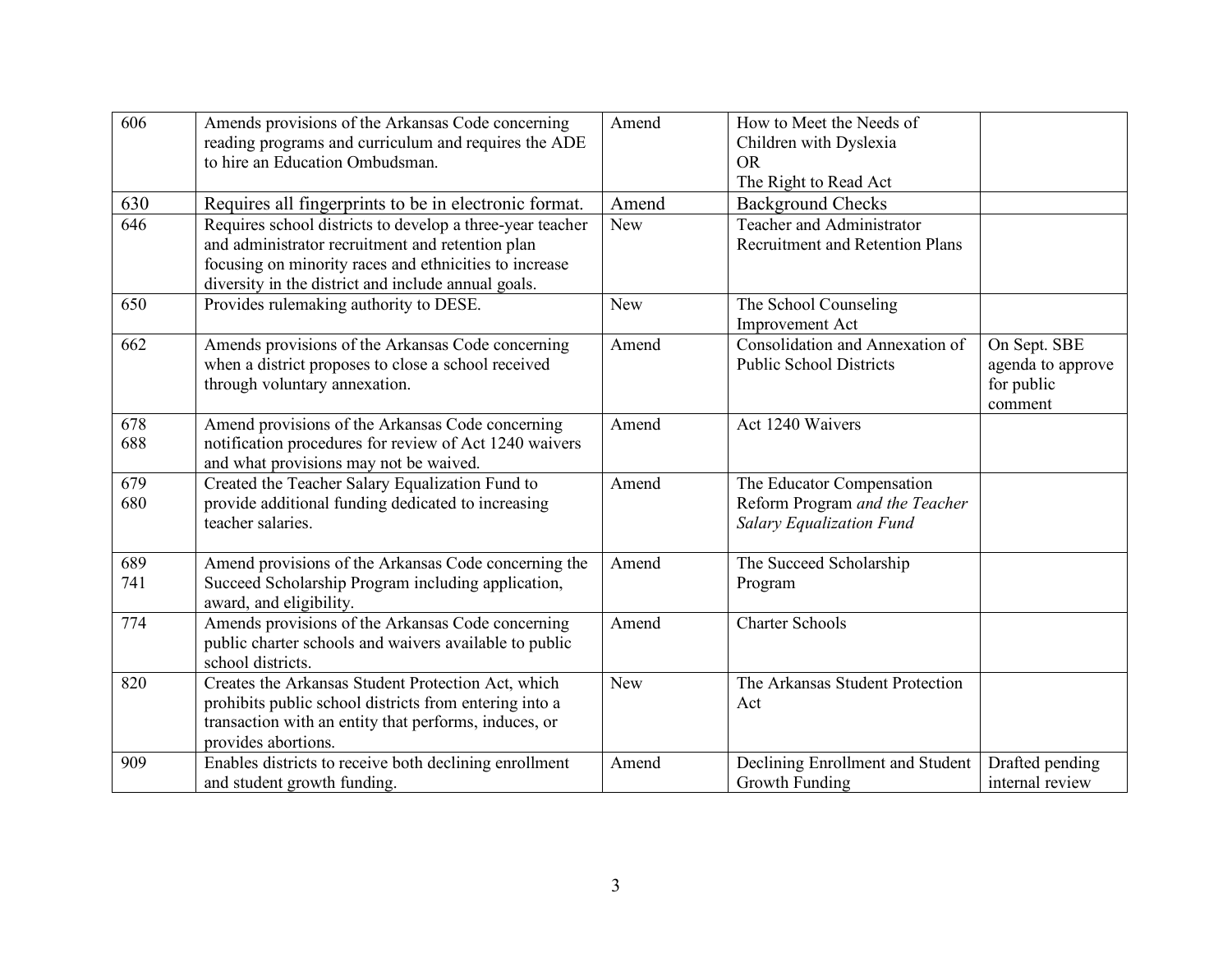| 912          | Creates the Arkansas Tutoring Corps Act to support the<br>implementation of a sustainable tutoring program in<br>response to learning loss.                                                                                                                                                                                                                                                                                                                                                                                                                                                                                           | <b>New</b>    | The Arkansas Tutoring Corps                                                           | On Sept. SBE<br>agenda to approve<br>for public<br>comment |
|--------------|---------------------------------------------------------------------------------------------------------------------------------------------------------------------------------------------------------------------------------------------------------------------------------------------------------------------------------------------------------------------------------------------------------------------------------------------------------------------------------------------------------------------------------------------------------------------------------------------------------------------------------------|---------------|---------------------------------------------------------------------------------------|------------------------------------------------------------|
| 958          | Creates the Star-Spangled Banner Act requiring school<br>districts to play the star-spangled banner at certain<br>events.                                                                                                                                                                                                                                                                                                                                                                                                                                                                                                             | <b>New</b>    | The Star-Spangled Banner Act                                                          | Drafting in<br>process                                     |
| 959          | Requires the State Board to adopt a policy requiring the<br>pledge of allegiance and a moment of silence in public<br>schools.                                                                                                                                                                                                                                                                                                                                                                                                                                                                                                        | Not necessary |                                                                                       | N/A                                                        |
| 1031         | Creates the Arkansas Military Child School Transitions<br>Act.                                                                                                                                                                                                                                                                                                                                                                                                                                                                                                                                                                        | <b>New</b>    | The Arkansas Military Child<br><b>School Transitions Act</b>                          | Drafting in<br>process                                     |
| 1050         | Amends the law concerning the health and safety of<br>public school students and requires the Division of<br>Elementary and Secondary Education, in coordination<br>with the Arkansas State Board of Nursing, to<br>promulgate rules concerning the administration of an<br>emergency dose medication to a public school student<br>with adrenal insufficiency by trained public school<br>personnel.                                                                                                                                                                                                                                 | Amend         | Insulin and Glucagon<br><b>Administration for Students</b><br>Diagnosed with Diabetes |                                                            |
| 1070<br>1074 | Creates the Healthy Active Arkansas Schools Act and<br>requires the Division of Elementary and Secondary<br>Education, in consultation with the Department of<br>Health, to develop guidance for public schools to<br>address the following priorities and require that the<br>following priorities be included in the public school's or<br>open-enrollment public charter school's health and<br>wellness priority: physical and built environment,<br>nutritional standards and access to healthy foods,<br>physical education and activity, and breastfeeding<br>practices, as applicable. Addresses food in vending<br>machines. | Amend         | Nutrition and Physical Activity<br>Standards and Body Mass Index                      | Drafting in<br>process                                     |
| 1089         | Requires school nurses to participate in nursing<br>professional development, requires the Division to<br>develop an education program for school nurses, and<br>requires districts to participate in the annual health                                                                                                                                                                                                                                                                                                                                                                                                               | Amend         | Professional Development                                                              | Drafting in<br>process                                     |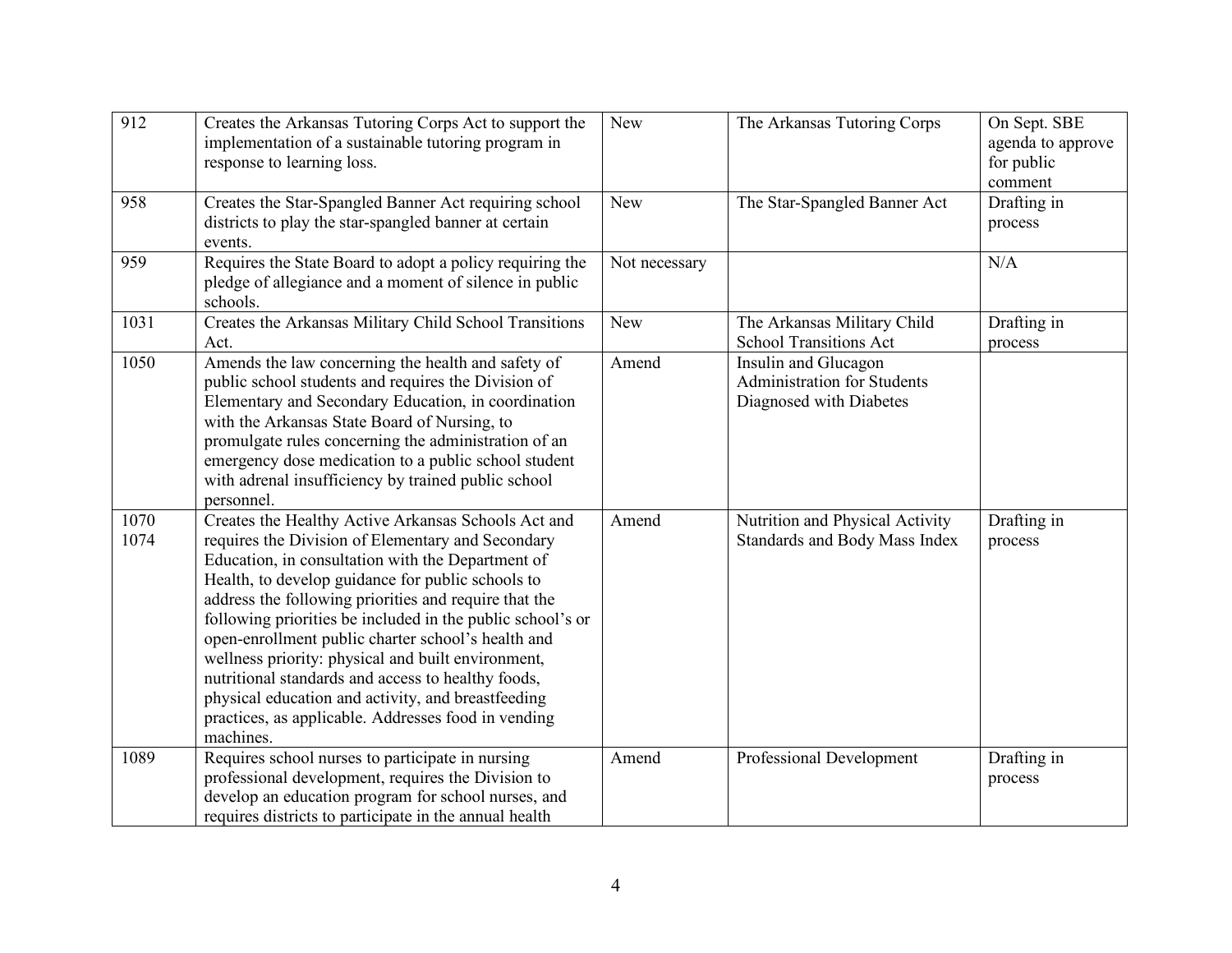| $c$ $\alpha r$<br>. survey<br>1700<br>16.63<br>50 U |  |  |
|-----------------------------------------------------|--|--|

## *Division of Higher Education*

| Act<br><b>Number</b>    | <b>Description</b>                                                                                                                                                                                            | New/Amend/<br><b>Repeal/Not</b> | <b>Rule Title:</b><br>DHE Rules Governing        | <b>Status</b>                                              |
|-------------------------|---------------------------------------------------------------------------------------------------------------------------------------------------------------------------------------------------------------|---------------------------------|--------------------------------------------------|------------------------------------------------------------|
| 69                      | Enhances higher education fiscal accountability and<br>transparency and amends provisions of the Arkansas<br>Code concerning student accounts receivable policies<br>and certain financial condition reports. | necessary*<br>Not necessary     |                                                  | N/A                                                        |
| 79<br>217<br>331<br>743 | Amends provisions of the Arkansas Code concerning<br>scholarship requirements and eligibility criteria.                                                                                                       | Amend                           | The Governor's Scholars'<br>Program              | Board approved;<br>pending<br>Governor's<br>office review  |
| 80<br>636               | Amends provisions of the Arkansas Code concerning<br>scholarship requirements and eligibility criteria.                                                                                                       | Amend                           | The Arkansas Academic<br>Challenge Scholarship   | Board approved;<br>pending<br>Governor's<br>office review. |
| 82                      | Amends provisions of the Arkansas Code concerning<br>scholarship requirements and eligibility criteria.                                                                                                       | Amend                           | The Arkansas Concurrent<br>Challenge Scholarship | Board approved;<br>pending<br>Governor's<br>office review. |
| 388                     | Adds private, non-profit institutions of higher education<br>as approved institutions for purposes of the Arkansas<br>Future Grant Program.                                                                   | Amend                           | The Arkansas Future Grant                        | Board approved;<br>pending<br>Governor's<br>office review. |
| 539                     | Creates the Higher Education Consumer Guide Act.                                                                                                                                                              | Not necessary                   |                                                  | N/A                                                        |
| 636                     | Establishes procedure and funding requirements for<br>scholarships funded with net revenue.                                                                                                                   | Amend                           | The Arkansas Workforce<br>Challenge Scholarship  | Board approved;<br>pending<br>Governor's<br>office review. |
| 958                     | Creates the Star-Spangled Banner Act.                                                                                                                                                                         | <b>New</b>                      | The Star Spangled Banner Act                     | Drafting in                                                |